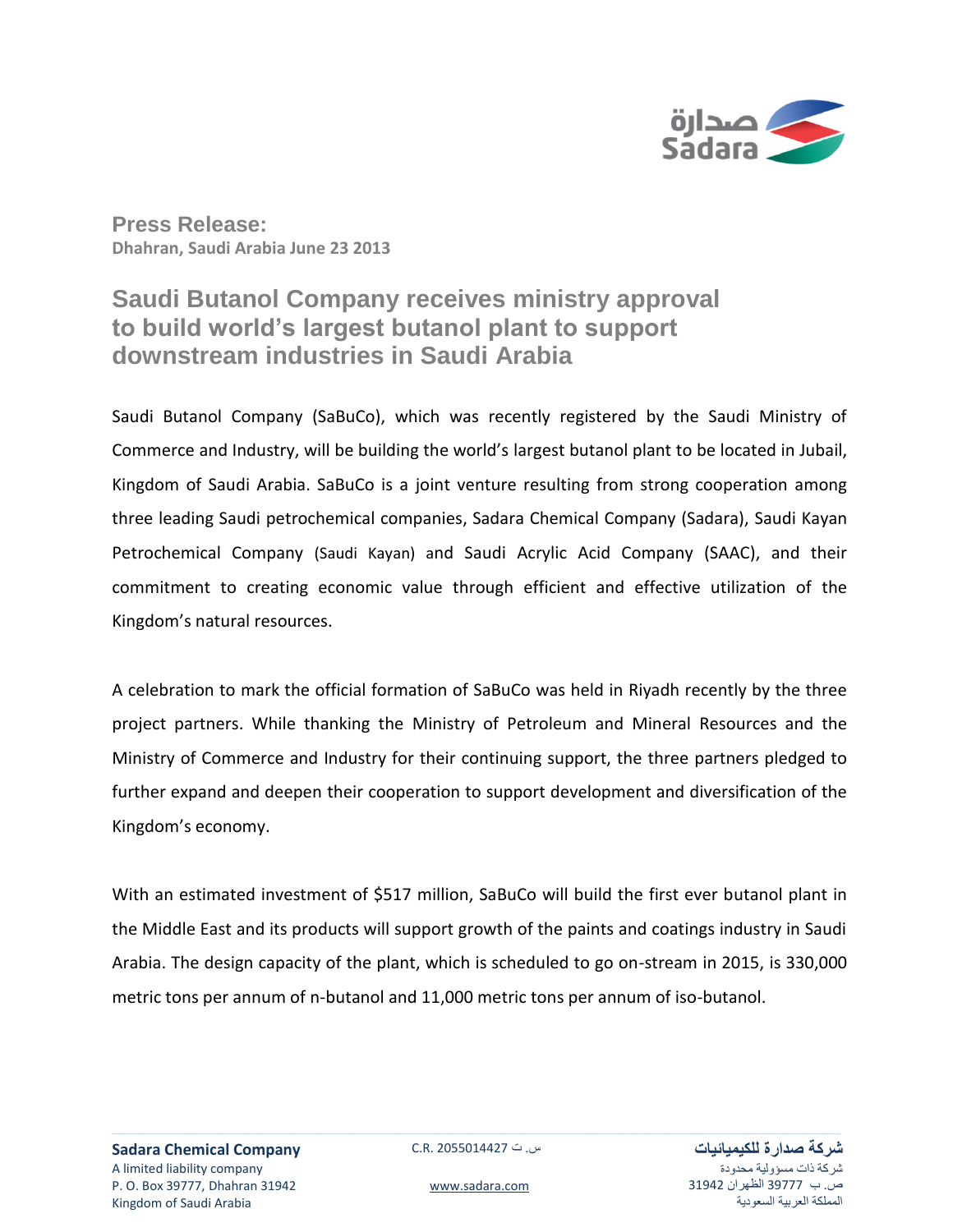

Ziad Al-Labban, Sadara CEO, said, "This is another example of success through teamwork and collaboration. We are pleased to team up with Saudi Kayan and SAAC in this joint venture to create further downstream economic value in Saudi Arabia from butanol-based products."

Mazyad Al-Khaldi, Saudi Kayan President, said that the project will add a new product to the Saudi Kayan portfolio, which will contribute to the development of the local downstream industry. "We are happy at the success all of us have achieved in arriving at a workable business arrangement. It was only due to the dedicated efforts and teamwork on the part of all the partners in all areas that we have been able to make the project a reality," he said.

Saleh Al-Nazha, National Industrialization Company (TASNEE) CEO and SAAC Chairman, who has been named the General Manager of SaBuCo, said that the butanol plant will provide additional integration to SAAC's Acrylates Complex, which is the first complex of its kind in the region. "We greatly appreciate the opportunity to collaborate with SABIC/Saudi Kayan and Sadara and their trust in TASNEE to build and operate the joint butanol plant on behalf of the partners. We can jointly benefit from the economies of scales which will enhance our national petrochemical industries' competitiveness in the world."

As per an earlier agreement signed in December, 2012, the new butanol plant will be located at the TASNEE petrochemical complex in Jubail Industrial City and will also be operated by TASNEE. It will provide new job opportunities for Saudi citizens in support of the Kingdom's efforts to create long-term, value adding jobs for nationals.

\*\*\* \*\*\* \*\*\* \*\*\* \*\*\*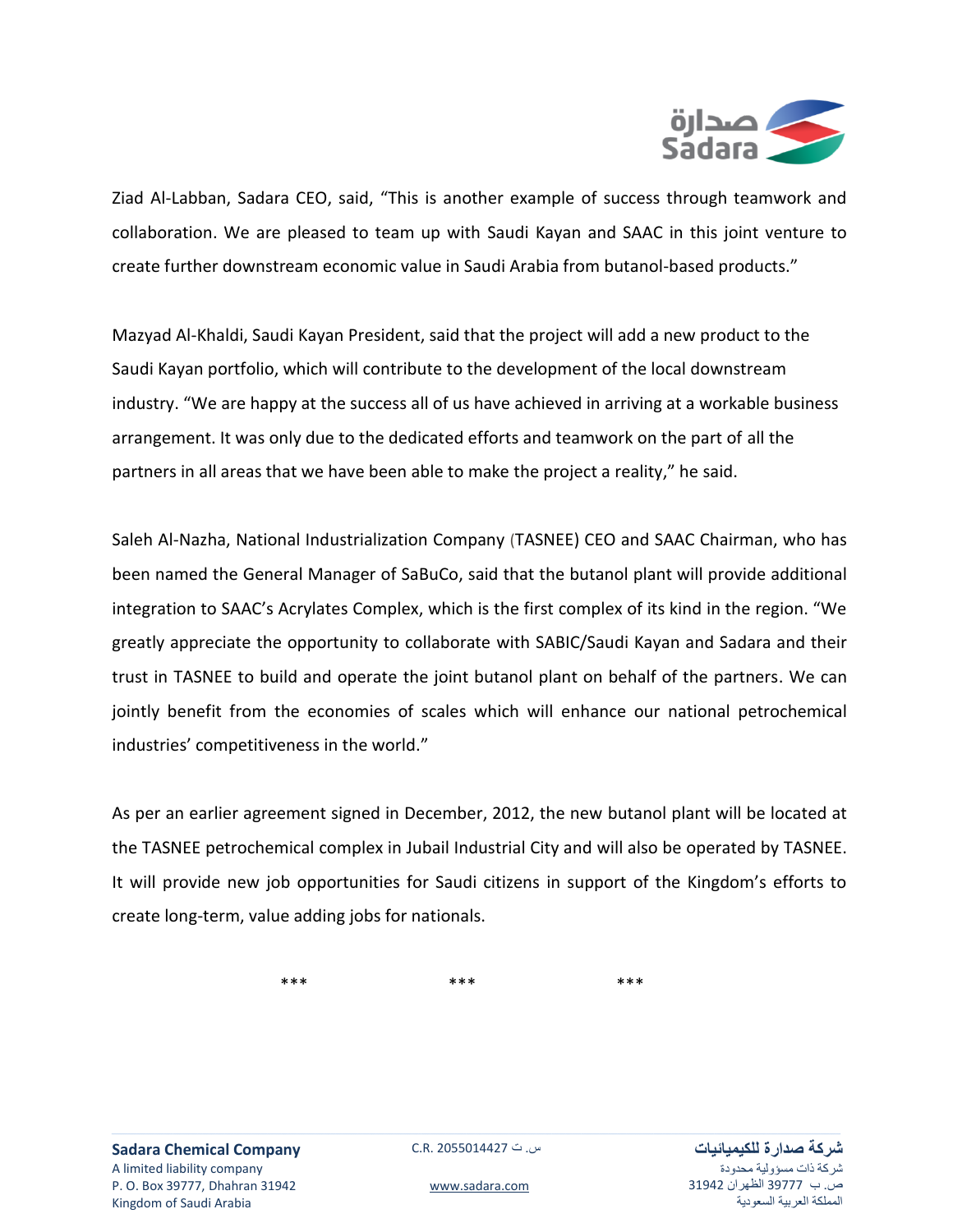

## **Picture captions:**



The SaBuCo partners sign the agreement covering several key elements of the joint venture.



The three SaBuCo partners after signing the agreement

**Sadara Chemical Company** A limited liability company P. O. Box 39777, Dhahran 31942 Kingdom of Saudi Arabia

س. ت C.R. 2055014427

**شركة صدارة للكيميائيات** شركة ذات مسؤولية محدودة ص. ب 77333 الظهران 74713 المملكة العربية السعودية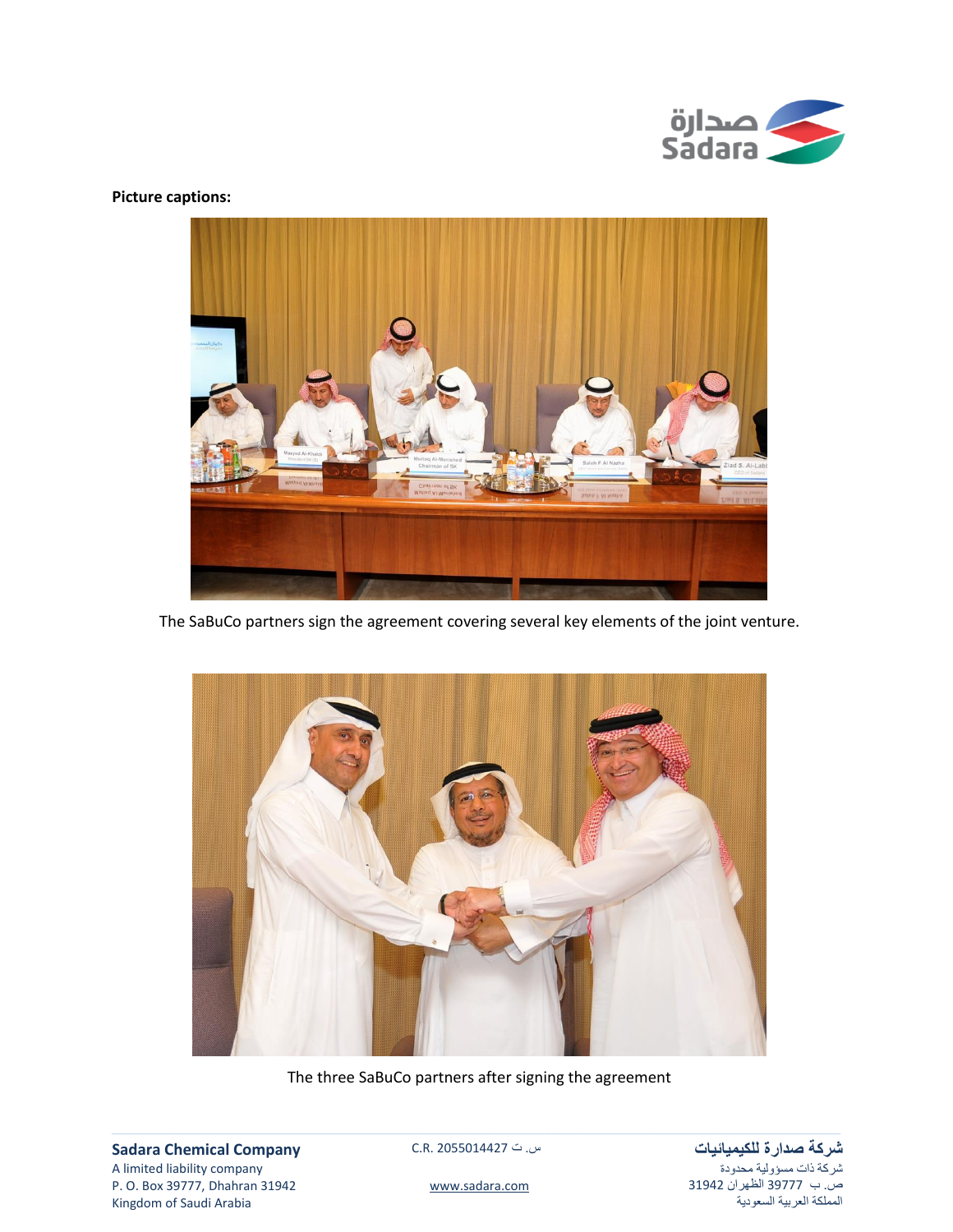



The joint venture teams after celebrating the official formation of SaBuCo.

## **About Sadara**

Sadara Chemical Company is a joint venture developed by the Saudi Arabian Oil Company and The Dow Chemical Company. Established in October 2011, Sadara is building and will own and operate a worldscale complex in Jubail, Saudi Arabia. Comprised of 26 manufacturing units, the Sadara complex will be the world's largest integrated chemical facilities ever built in a single phase with many products such as elastomers and polyurethanes to be made in the Kingdom for the first time. Sadara and the adjoining PlasChem Park will generate thousands of employment opportunities for Saudi nationals.

# **About SABIC**

Saudi Basic Industries Corporation (SABIC) ranks among the world's top petrochemical companies. The company is among the world's market leaders in the production of polyethylene, polypropylene and other advanced thermoplastics, glycols, methanol and fertilizers.

**شركة صدارة للكيميائيات** شركة ذات مسؤولية محدودة ص. ب 77333 الظهران 74713 المملكة العربية السعودية